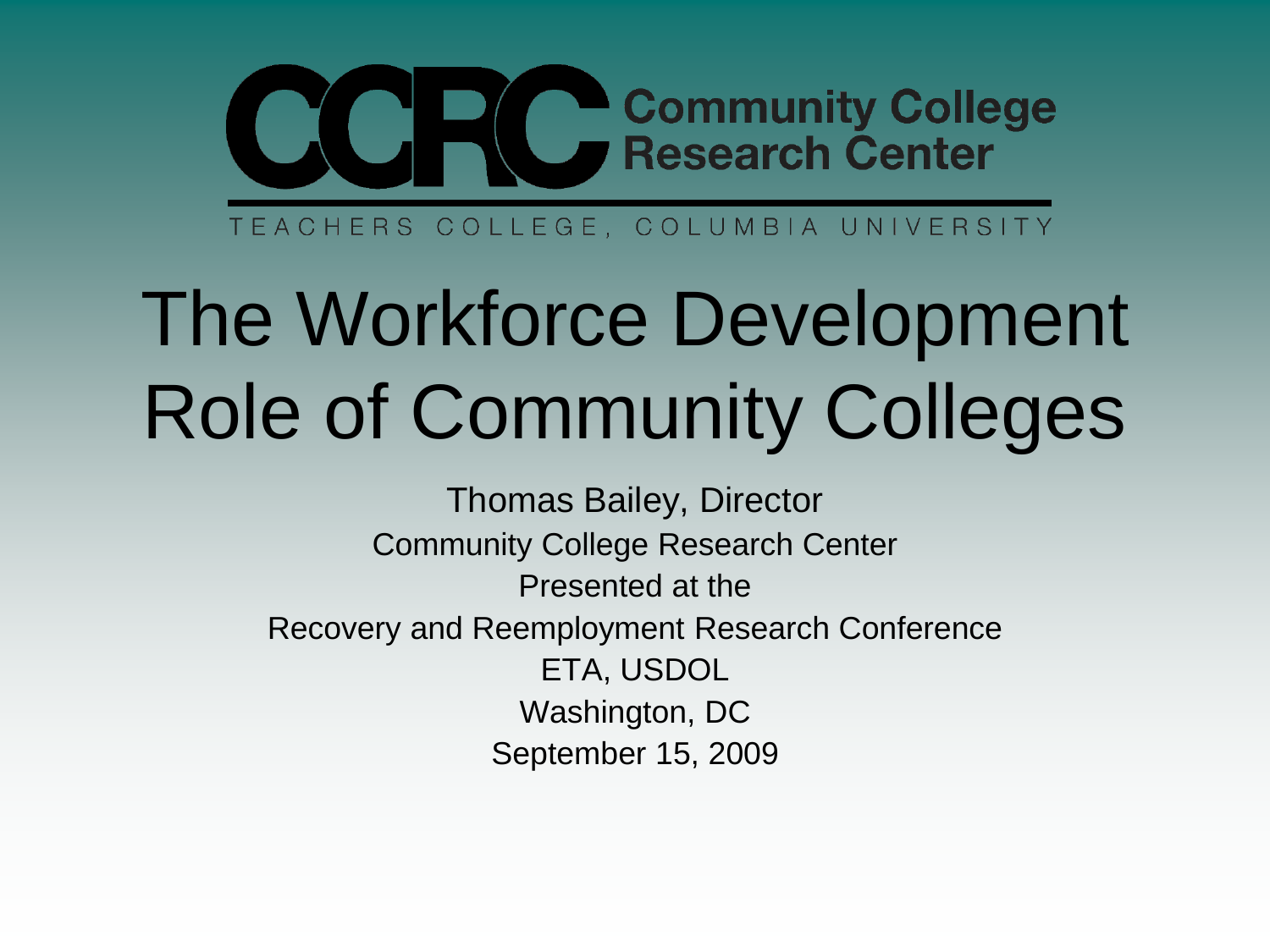# Workforce Development Potential

- Tradition of training—RN's, first responders, construction and manufacturing apprentices
- Local institutions with close ties to employers
	- Students and graduates more likely to stay
	- Advisory boards and joint planning
	- Frequent use of employees as part-time faculty
- Responsive to changing needs of those employers

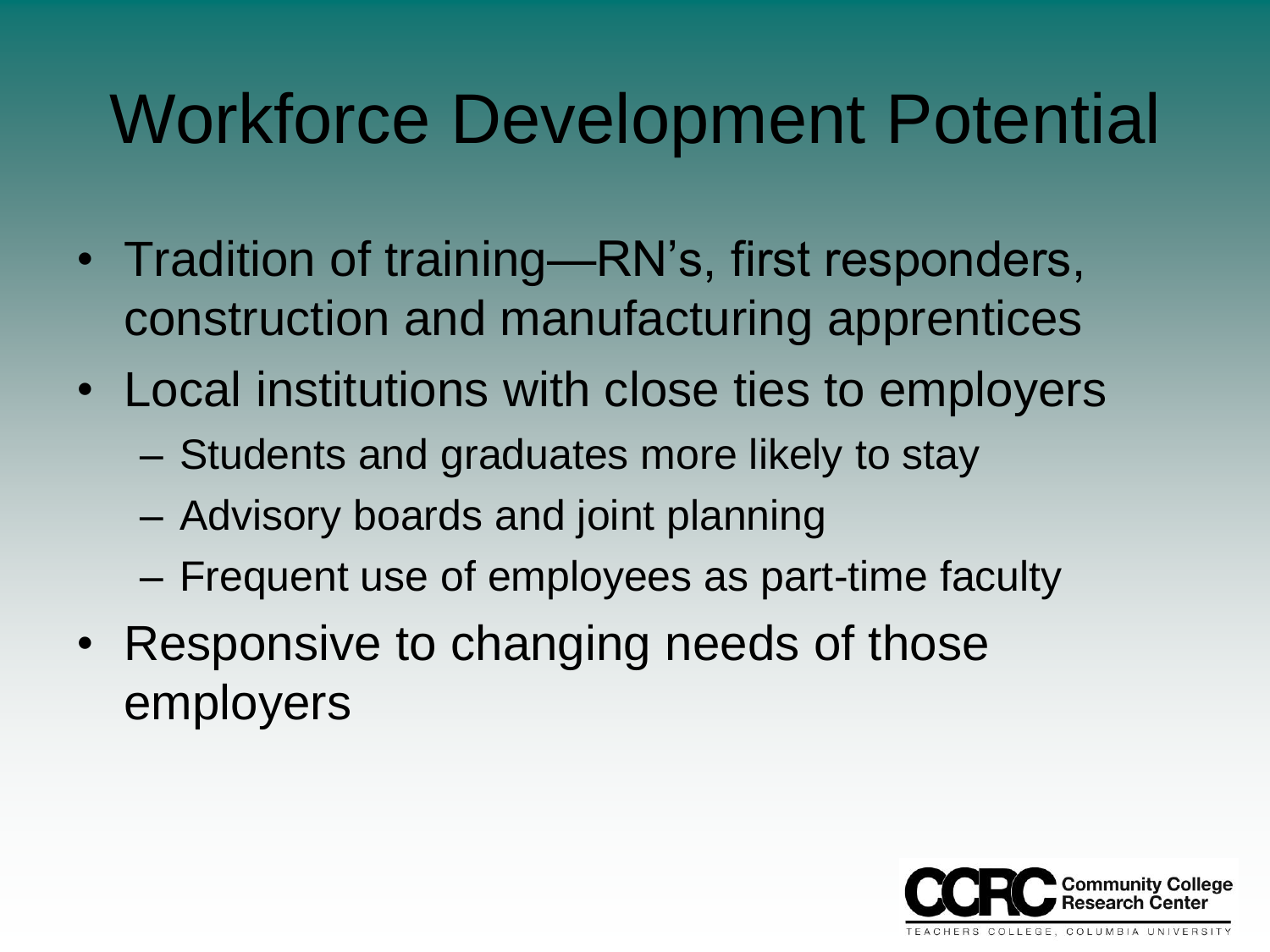Workforce Development Credentials and Programs

- Occupational or technical AA degrees (two years)
- Occupational certificates (less than two years)
- Non-credit occupational programs
- Certifications

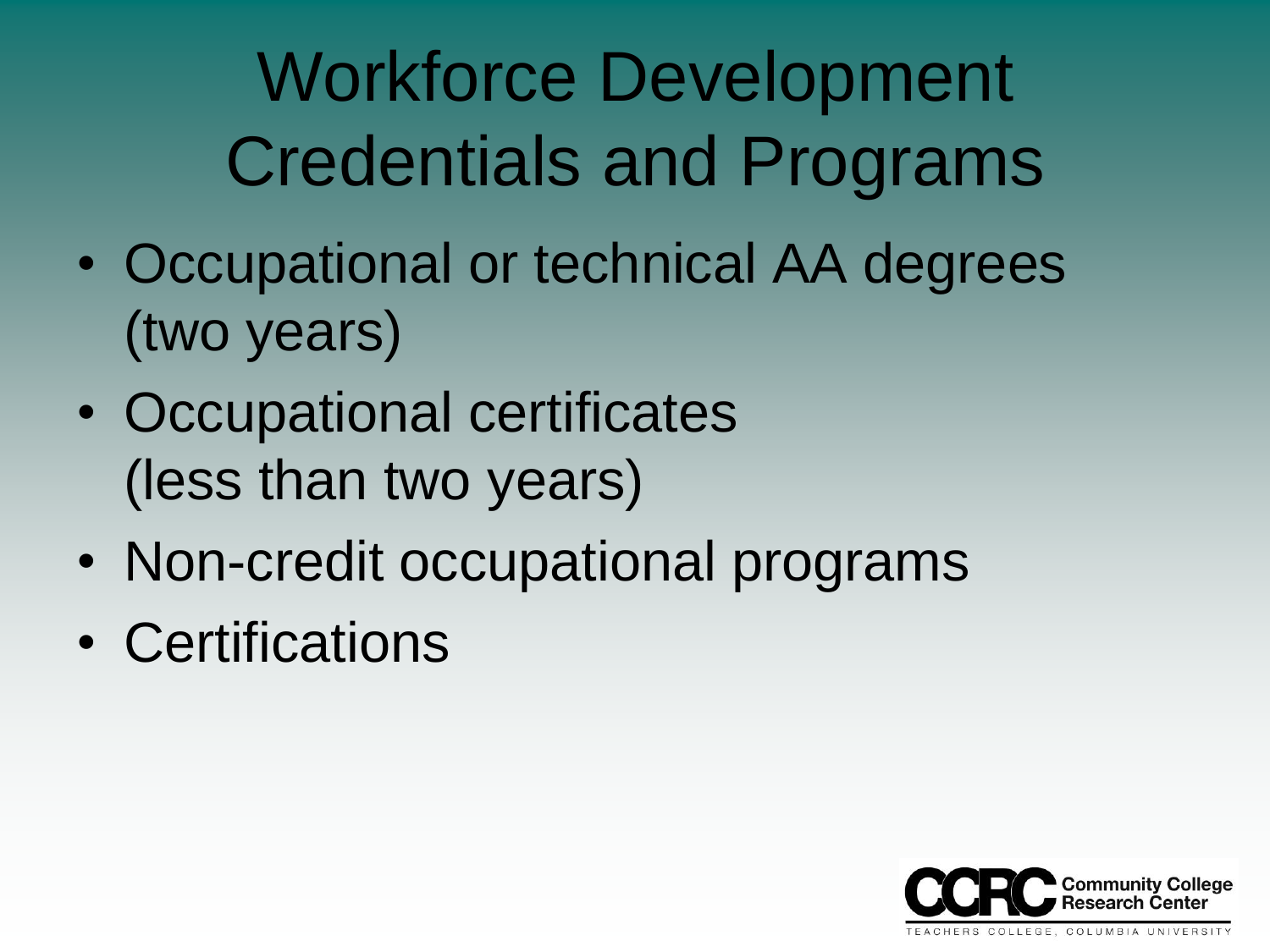# Student Characteristics Cert. > AA (Oc.) > AA (Ac.) > BA

- Older
- More male
- More minority
- Lower income
- Lower test scores
- More part time
- More likely to delay
- More likely to seek "job skills"
- But still have high degree expectations

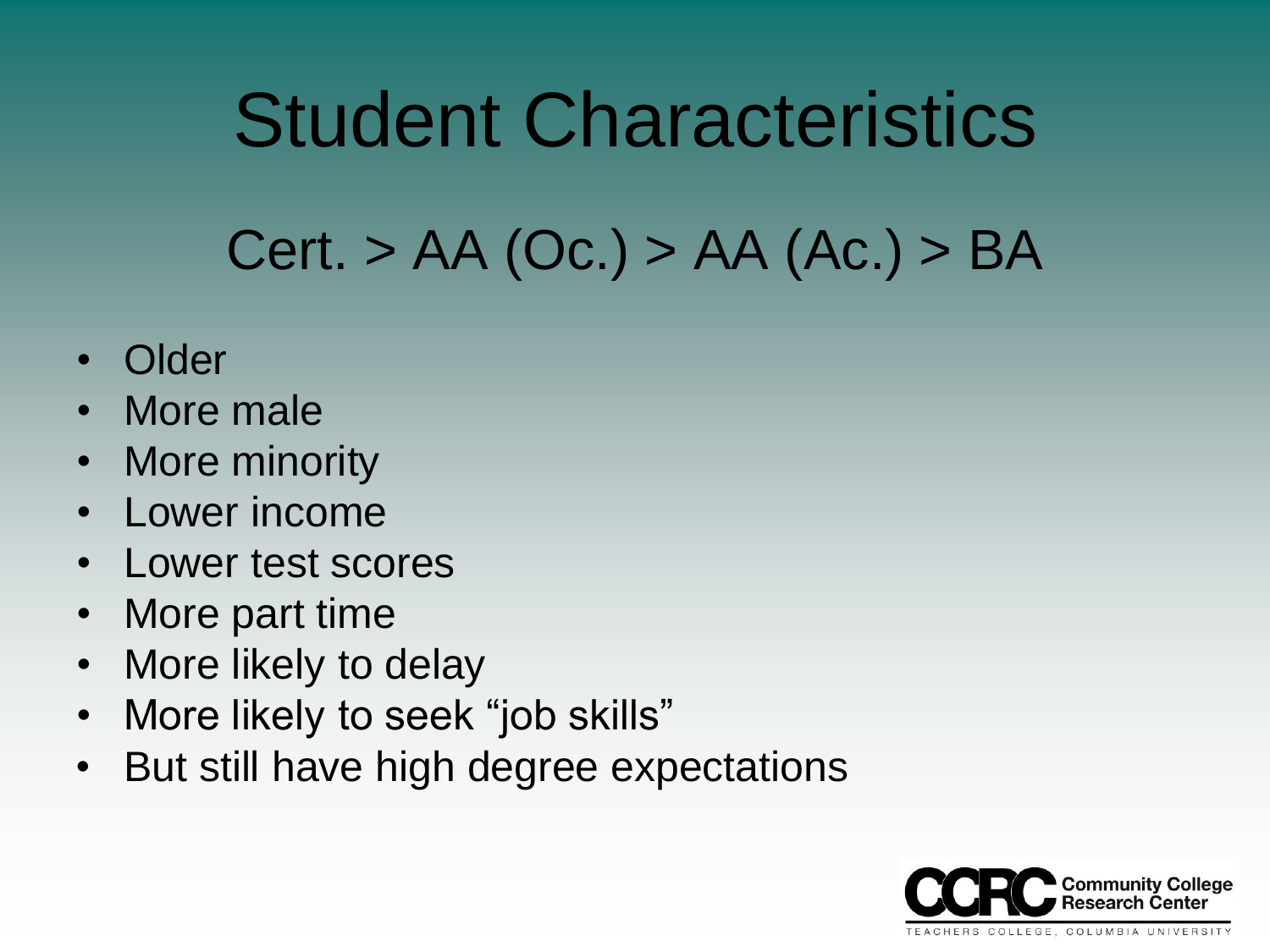| <b>Community College Occupational</b><br><b>Programs Have Labor Market Value</b> |                                                                   |         |
|----------------------------------------------------------------------------------|-------------------------------------------------------------------|---------|
| <b>Returns to:</b>                                                               | <b>Percent Diff. in</b><br><b>Earnings compared</b><br>to HS Grad |         |
|                                                                                  | Male                                                              | Female  |
| 1 year of postsecondary:                                                         |                                                                   |         |
| occupational courses                                                             | $7.7*$                                                            | 5.3     |
| academic courses                                                                 | 3.6                                                               | $15.2*$ |
| Credential:                                                                      |                                                                   |         |
| Institutional certificate                                                        | 6.5                                                               | 16.3    |
| <b>Occupational AA</b>                                                           | $26.4*$                                                           | $38.5*$ |
| <b>Academic AA</b>                                                               | 2.2                                                               | $33.5*$ |



Source: Author calculations from NELS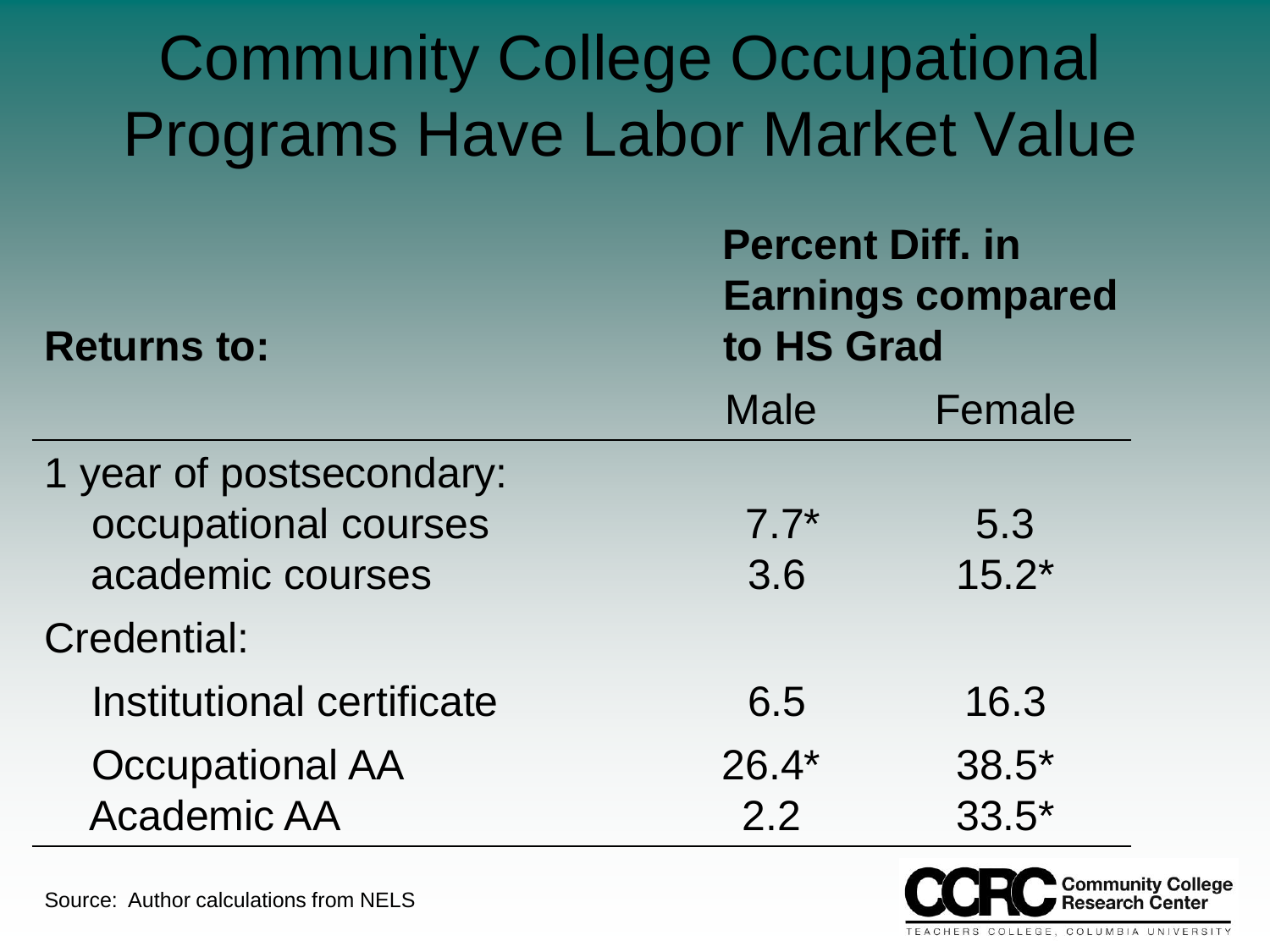#### **CC First PSE Students Percent Distribution by Highest Outcome in All PSE Within Eight Years (NELS)**



COLLEGE, COLUMBIA UNIVERSITY **TFACHERS**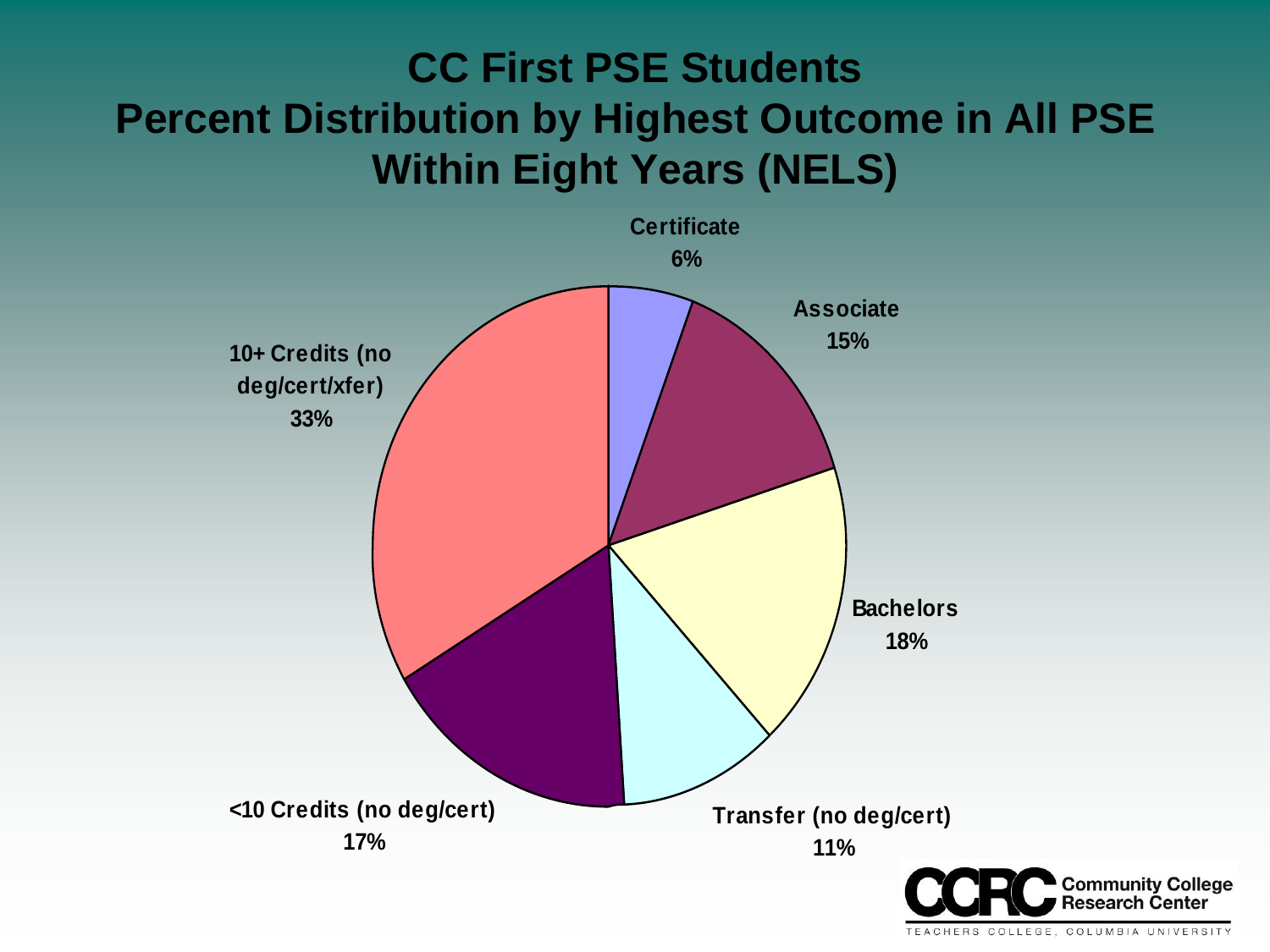### Graduation—Students in AA Programs

- Traditional aged students
	- Occupational students have a 7 percent lower chance of achieving an AA or BA or of transferring, than academic students
- All first time students
	- Occupational students have about a 10 percent lower probability of achieving this "success"

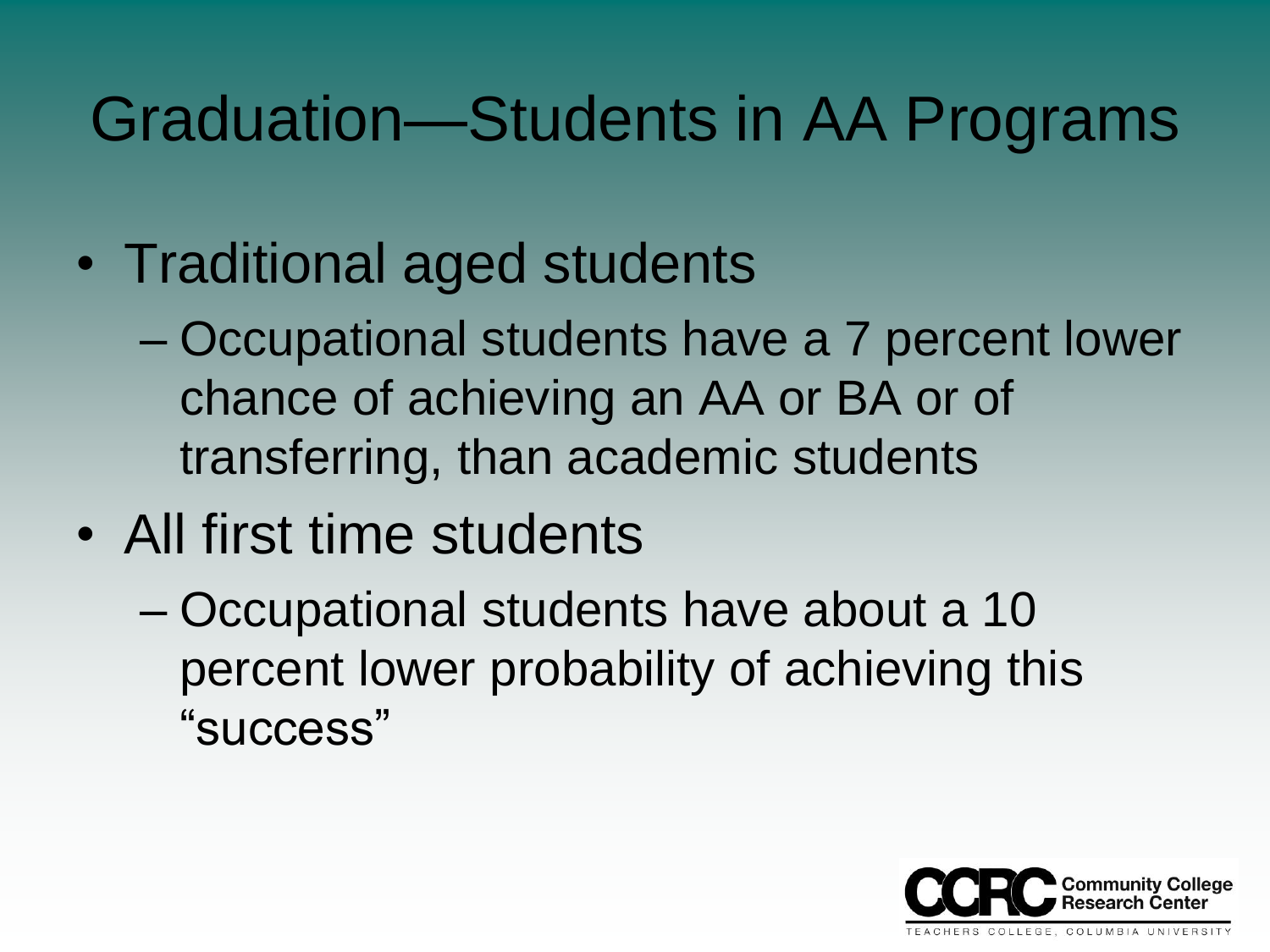# Barriers for Occupational Students

- Occupational students face more personal barriers and have fewer resources
- But supplemental academic and advising resources are either under funded or not effective
- Problem worsened by poorly structured and often bewildering programs

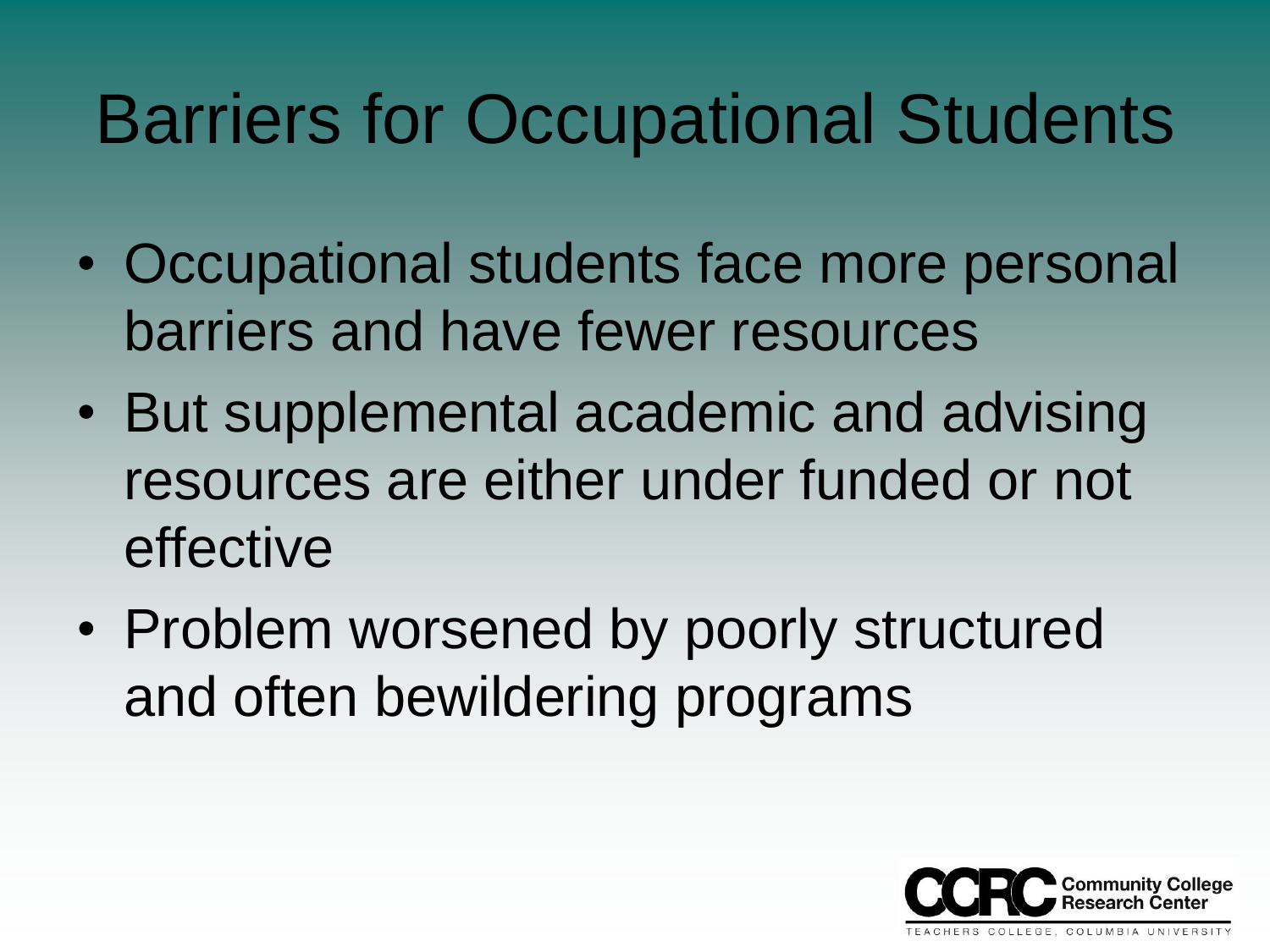# Trends Reshaping CC Occupational Education

- 271K occupational associates degrees in 2007 (1/3 in health)—13% growth in 10 years
- 326K occupational certificates in 2007 (more than 1/3 in health)—32% growth in 10 years
- Faster growth of liberal arts (transfer oriented) degrees—32%
- Growing importance of transfer-oriented occupational associates degrees
- Transfer is still a difficult route to a BA
- Growth of non-credit programs

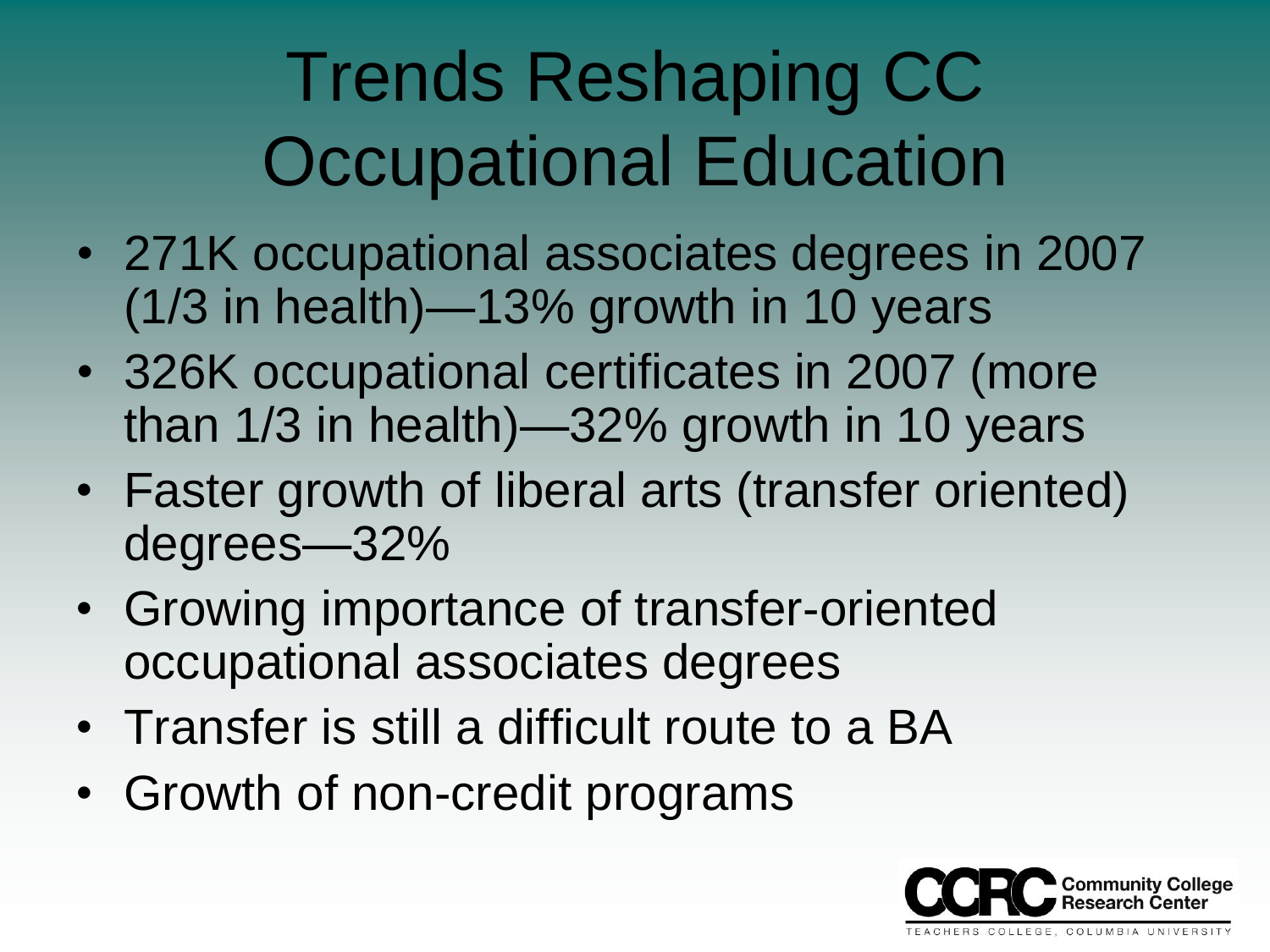# **Conclusion**

- Occupational AAs have value but many students don't complete
- Growth of transfer oriented occupational degrees—need to improve the transfer function
- Growth of shorter term credentials certificates, certifications, non-credit these need more attention